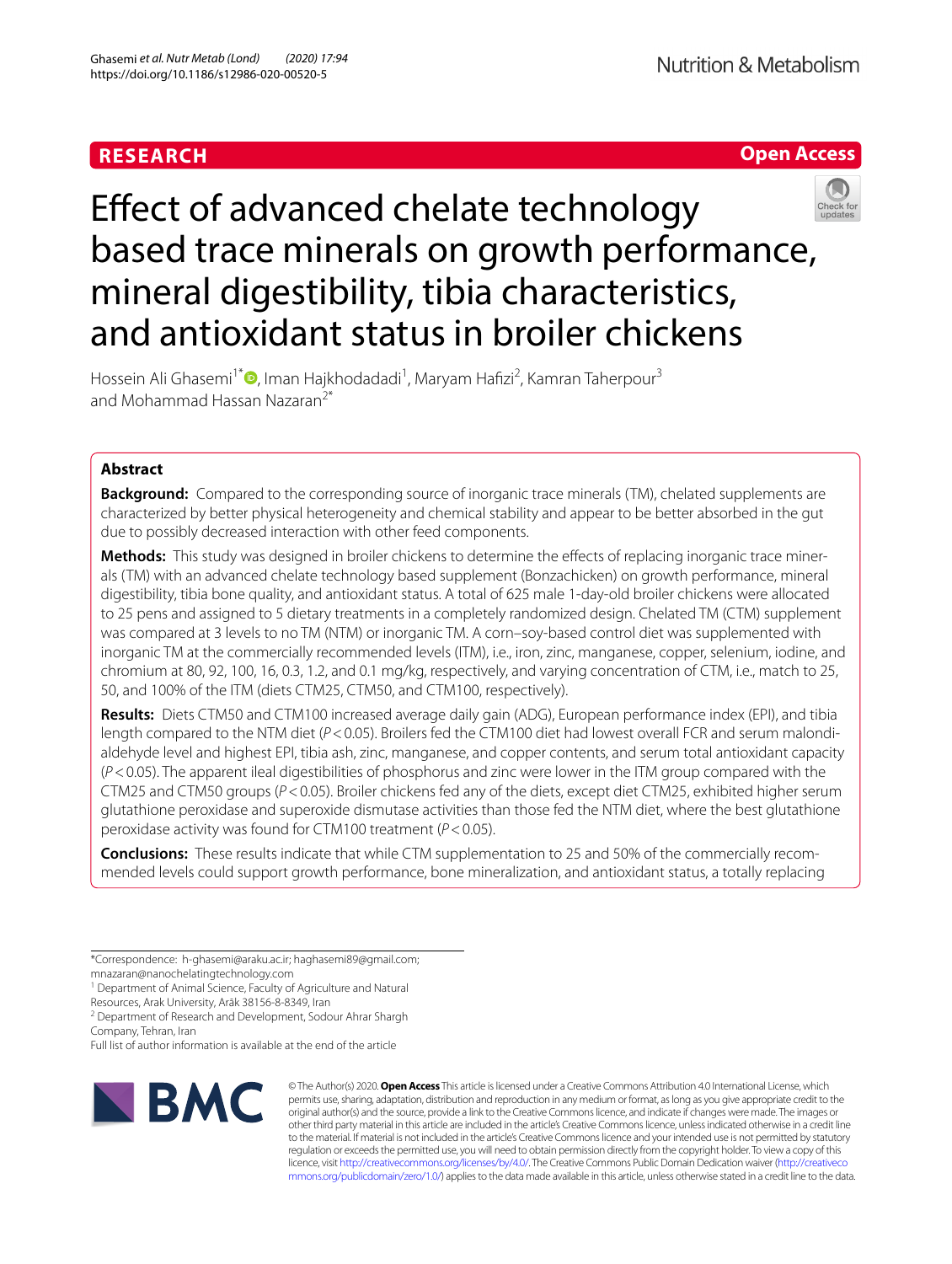ITM by equivalent levels of CTM could also improve performance index and glutathione peroxidase activity of broiler chickens under the conditions of this study.

**Keywords:** Broilers chickens, Chelate technology, Mineral absorption, Tibia mineralization, Trace elements

# **Background**

Trace minerals (TM) play vital roles in the growth and development of broiler chickens, not only in the formation of bone tissues but also in the health maintenance [[1](#page-10-0), [2](#page-10-1)]. Essential TM, including co-factors of antioxidant enzymatic systems, e.g., selenium (Se) as a component of glutathione peroxidase (GSH-Px), zinc (Zn), copper (Cu), and manganese (Mn) that activate superoxide dismutase (SOD), and iron (Fe) as part of catalase (CAT), are commonly provided in inorganic forms in poultry diets to meet the birds' nutritional needs [[3,](#page-10-2) [4\]](#page-10-3). However, such inorganic forms tend to readily dissociate from inorganic salts when exposed to acidic pH in the upper section of the gastrointestinal tract (GIT), likely resulting in an increased incidence of antagonism with other dietary constituents in the GIT. This could reduce their availability for absorption and, consequently, increase their excretion into soil and water that contributes to the potential environmental pollution [[5,](#page-10-4) [6](#page-10-5)].

Organic TM have been increasingly used in broiler diets due to their greater bioavailability compared with inorganic mineral salts, such as sulfates, oxides, carbonates, and phosphates [[7–](#page-10-6)[9\]](#page-10-7). Organic minerals contain a variety of compounds in the form of amino acid chelates or proteinates [[2\]](#page-10-1) and recently organic acid chelates [\[10](#page-10-8)]. Currently, the preference of TM sources for poultry feed is based on their cost–benefit ratio, which leads nutritionists to include the least expensive source in diet formulation. However, some previous studies have demonstrated that, when using chelated TM (CTM), dietary TM concentrations can be decreased because of their high bioavailability [[11](#page-10-9)]. Even though CTM supplementation to broiler feed is not directly related to improved productive performance [[6\]](#page-10-5), a single or combination of organic minerals in poultry feeds has been reported to exert multiple positive efects. For instance, organic TM supplementation resulted in decreased fecal mineral excretion [\[9](#page-10-7), [12\]](#page-10-10), improved bone mineralization and bone size traits [[13](#page-10-11)], higher uric acid and lower blood malondialdehyde (MDA) concentration [\[1](#page-10-0)], and improved SOD and GSH-Px activities [[14,](#page-10-12) [15](#page-10-13)]. However, the use of several organic TM, including Fe, Cu, Mn, Zn, Se, iodine (I), and chromium (Cr) synchronously replacing inorganic TM, and what kind of impact they will have on the growth rate and nutritional responses of commercial broiler chickens needs further investigation.

Advanced Chelate Compounds technology is a new technology that can design and synthesize efficient structures in diferent felds of science including medicine, agriculture, livestock, and poultry  $[16, 17]$  $[16, 17]$  $[16, 17]$ . Based on this technology, several organic acids are polymerized under a controlled condition, and during the polymerization, mineral elements are bonded on the basis of their afnity to the specifc organic acids used as chelating agents. To date, several forms of chelated mineral supplements have been developed for animal and poultry diets, and their efficacy has been confirmed in various studies  $[10,$  $[10,$  $[10,$ [15,](#page-10-13) [18](#page-10-16)]. On the basis of advanced chelate technology, the Bonzachicken TM supplement has been precisely synthesized to cover all recommended TM requirements according to broiler nutrition guide [[19](#page-10-17)].

At present, data on the efficiency of the advanced chelate technology based TM in broiler chicken production are limited. Therefore, the objective of the current study was, therefore, to evaluate the efects of advanced chelate technology based TM (Bonzachicken), at equivalent or low inclusion levels completely replacing inorganic TM, on growth performance, mineral digestibility, tibia characteristics, and antioxidant status of commercial broiler chickens.

# **Methods**

# **Preparation of chelated TM**

Bonzachicken is a supplement manufactured on the basis of self-assembly method and according to the patent US8288587B2. The structure of this supplement is highly stable because of the shear-like enclosure of central ions by polymerized chelating agents. The stability of this chelated structure at various pH levels is presented in Table [1](#page-2-0). As can be seen, there is little variation in the ppm of diferent elements at alkaline and acidic pH levels as compared to total, which reveals the stability of the chelated structure of Bonzachicken and its resistance to environmental pH alterations.

# **Broiler chickens and dietary treatments**

A total of 625 male broiler chickens (Ross 308) at 0 day old  $(44 \pm 1.15 \text{ g})$  were allocated to 5 dietary treatments, in a completely randomized design. Each of the 5 treatments had 5 replicates and 25 birds per replicate. The composition of starter (day 0–10), grower (day 10–24), and fnisher (day 24–42) diets is given in Table [2](#page-3-0). Experimental treatments were: (1) no TM (NTM), (2)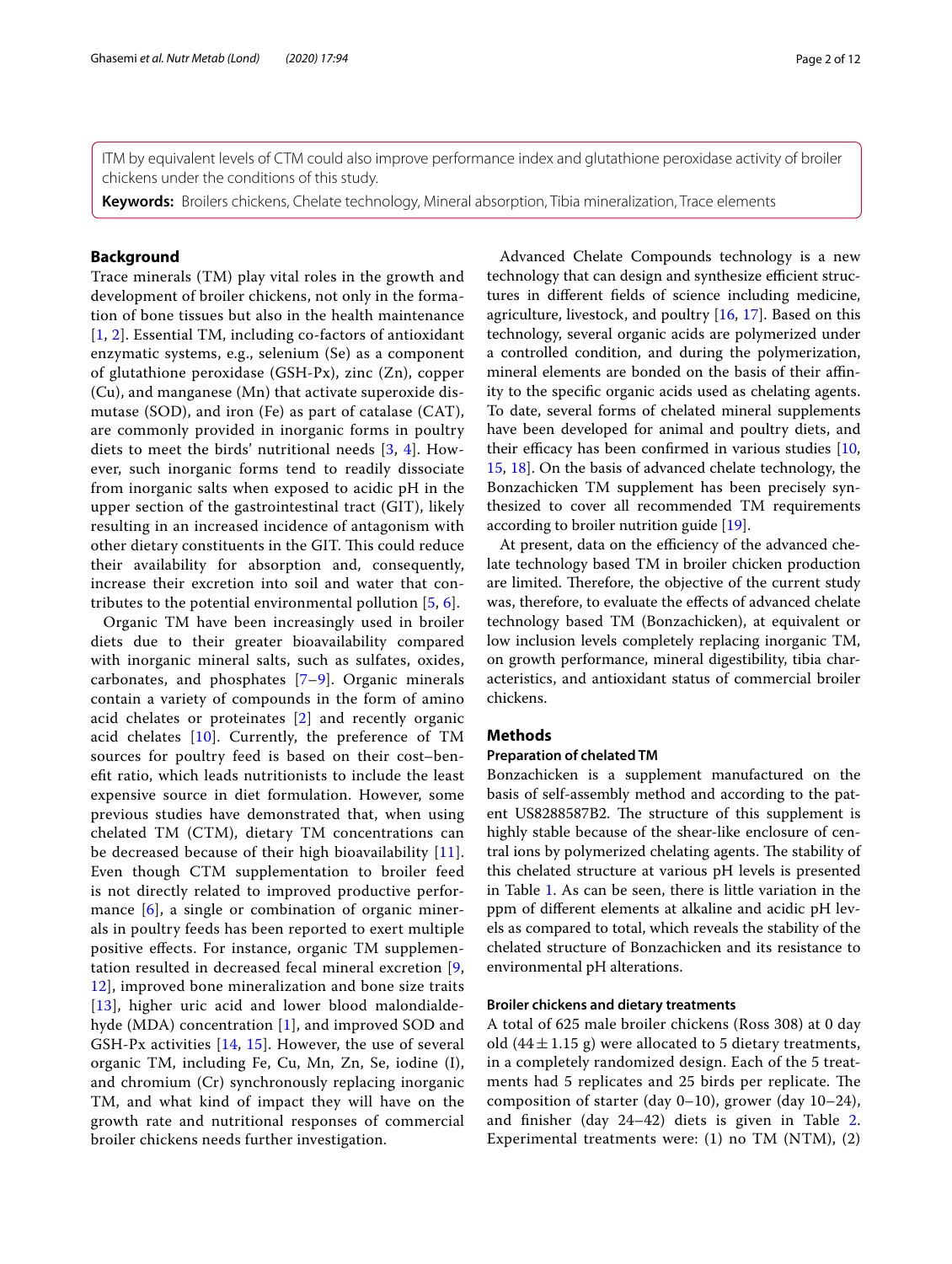|                   | Iron (ppm) | Zinc (ppm) | Copper (ppm) | Manganese (ppm) | Selenium (ppm)             | Chromium<br>(ppm) | lodine (ppm) |
|-------------------|------------|------------|--------------|-----------------|----------------------------|-------------------|--------------|
| Analytical method | AA         | AA         | АА           | АΑ              | <b>Graphite furnace AA</b> | ΑА                | Calorimetry  |
| Total             | 40,500     | 45.960     | 8200         | 50,503          | 158.0                      | 56.0              | 612.0        |
| $pH = 4$          | 40.405     | 46.000     | 8110         | 50,113          | 147.6                      | 49.5              | 617.4        |
| $pH = 9$          | 40.300     | 45.870     | 7943         | 49.802          | 160.0                      | 50.0              | 609.8        |

<span id="page-2-0"></span>**Table 1 Quantities of trace minerals present in Bonzachicken product**

*AA* Atomic absorption

commercially recommended levels of inorganic TM (ITM; 80 mg Fe as ferrous sulfate, 92 mg Zn as zinc sulphate, 100 mg Mn as manganese sulfate, 16 mg Cu as copper sulfate, 0.3 mg Se as sodium selenite, 1.2 mg I as potassium iodide, 0.1 mg Cr as potassium dichromate, per kilogram of diet); (3) very low CTM (CTM25; match to 25% of the ITM); (4) Low CTM (CTM50; match to 50% of the ITM); (5) high CTM (CTM100; equivalent to ITM). For the ITM100 treatment, the basal diet supplemented with 2.5 g/kg inorganic TM premix. For the CTM25, CTM50, and CTM100 treatments, the basal diet supplemented with 0.5, 1, and 2 g/ kg of Bonzachicken supplement, respectively, to meet the defined TM levels for each treatment. The TM premixes were added in place of the building sand that is included in the NTM diet as inert fller. Dietary treatments varied in TM composition are shown in Table [3](#page-4-0). Finisher diets were contained 0.5% titanium dioxide  $(TIO<sub>2</sub>)$  as an indigestible marker to estimate the apparent mineral digestibility in the ileum.

All birds had free access to water (1 hanging drinker per pen) and feed (mash form). Drinking water was analyzed for minerals using an inductively coupled plasma—atomic emission spectroscopy (ICP-AES; Optima 7000 DV, Perkin Elmer, Waltham, MA) prior to the experiment. The concentrations of Ca, Mn, and Fe in the drinking water were 5.3, 0.06, and 0.03 mg/L, respectively, whereas the concentrations of P and other TM were undetectable in the water.

All experimental groups were housed in floor pens (length 175 cm  $\times$  width 170 cm) using litter top dressed with 5 cm of clean wood shavings in an environmentally controlled house. The room temperature was set at 34 °C on the day of arrival, and then reduced by 0.40 °C per day until 24 °C, where it remained for the rest of the trial. The environmental relative humidity was maintained at 50–65% by periodical spraying the walkways with water and adjusting the humidifiers. The lighting program used was 24L∶0D from day 0 to 3 and 23L∶1D for the remainder of the experiment.

# **Growth performance**

Pen body weight (BW) and feed intake were recorded at placement, 10, 24, and 42 days of age for calculation of average daily gain (ADG) and average daily feed intake (ADFI) per bird for each replicate pen. Incidences of mortality were recorded daily in order to determine the mortality rate. With the body weight of any deceased or culled chickens included, total ADG and total ADFI for each pen were used for calculating the mortality-adjusted feed conversion ratio (FCR) during each feeding period. European performance index (EPI) per treatment was also estimated using the formula described by Ghasemi and Nari [\[20\]](#page-10-18).

# **Sample collection**

On day 35, 2 chickens per replicate pen, each with a BW close to the average BW of each pen, were euthanized by cervical dislocation, and the digesta samples from the ileum (from Meckel's diverticulum up to 5 cm proximal to the ileocecal junction) were gently fushed into plastic tubes. The ileal digesta of two birds in a replicate were pooled, after which a representative sample was freezedried and ground to pass a 1 mm screen prior to chemical analysis.

At the end of the experiment (42 days), after overnight fasting, 2 birds per replicate pen were selected according to the average BW of the pen. Blood samples were collected from the brachial vein of each bird and then centrifuged (2500×*g*, 15 min) at 4 °C to obtain serum samples for blood chemical analysis. The above 2 birds from each cage were then euthanized by cervical dislocation followed blood sampling; both right and left tibia of each bird was excised and cleaned of adhering tissues. Right tibia was measured for tibia weight, length, and diameter, whereas left tibia kept frozen at−20 °C until analysis for tibia ash, calcium, and phosphorous content.

# **Chemical analysis and mineral digestibility**

Duplicate samples of basal diets were analyzed for crude protein ( $N \times 6.25$ ; method 994.13), crude fat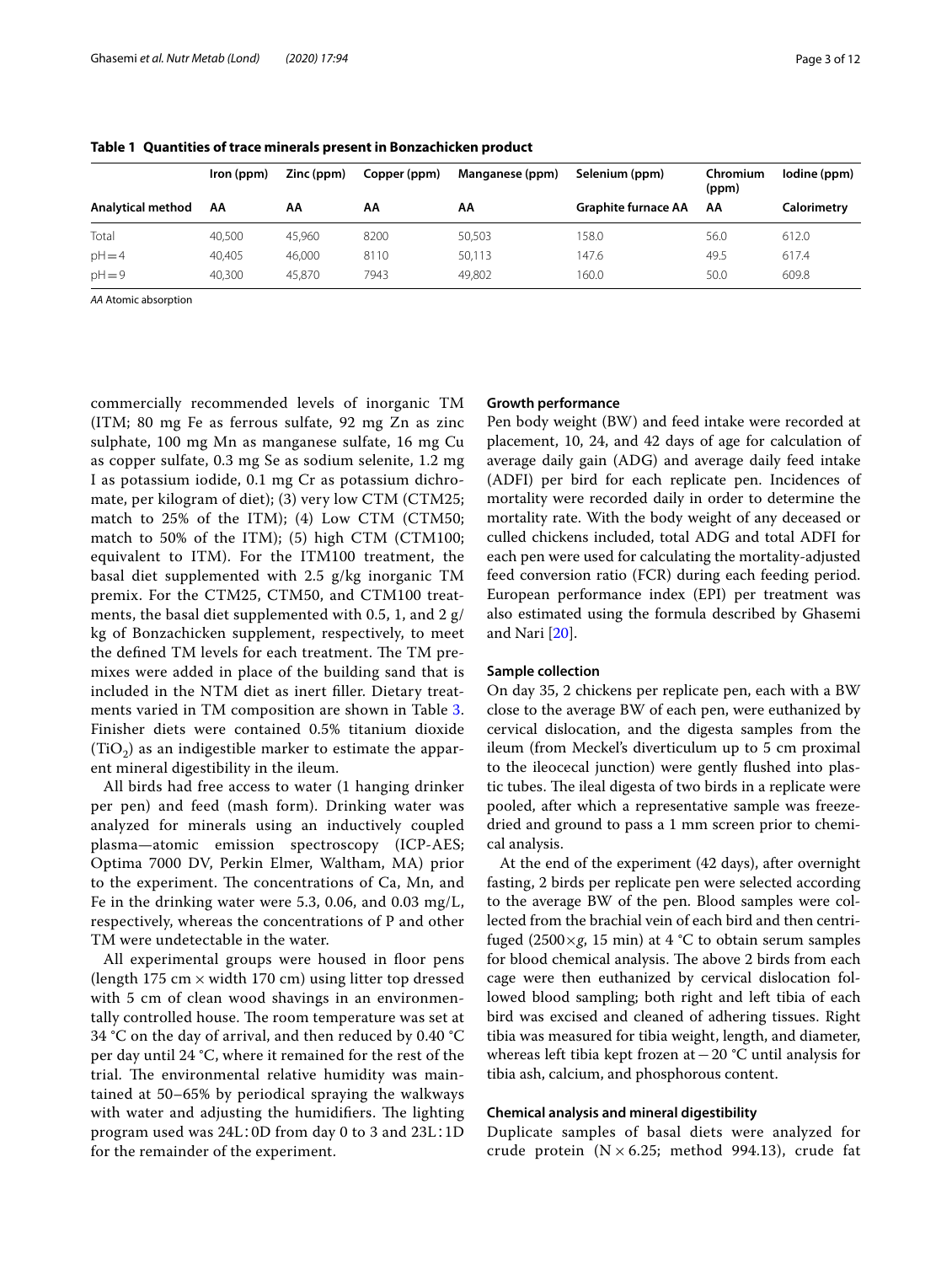| Item                                 | Starter (day 0-10) | Grower (day 10-24) | Finisher (day 24-42) |
|--------------------------------------|--------------------|--------------------|----------------------|
| Ingredients (%)                      |                    |                    |                      |
| Corn                                 | 55.56              | 57.86              | 61.04                |
| Soybean meal, 44%                    | 32.12              | 30.11              | 26.45                |
| Corn gluten meal, 60%                | 5.28               | 4.22               | 3.24                 |
| Soybean oil                          | 2.20               | 3.50               | 4.80                 |
| Dicalcium phosphate                  | 1.95               | 1.71               | 1.50                 |
| Limestone                            | 1.16               | 1.07               | 1.00                 |
| Salt (NaCl)                          | 0.22               | 0.23               | 0.20                 |
| Sodium bicarbonate                   | 0.11               | 0.10               | 0.14                 |
| Vitamin premix <sup>1</sup>          | 0.25               | 0.25               | 0.25                 |
| Trace mineral premix <sup>2</sup>    | $0 - 0.25$         | $0 - 0.25$         | $0 - 0.25$           |
| DL-Methionine                        | 0.26               | 0.23               | 0.22                 |
| L-Lysine HCl                         | 0.43               | 0.32               | 0.28                 |
| L-Threonine                          | 0.21               | 0.15               | 0.13                 |
| TiO <sub>2</sub>                     |                    |                    | 0.50                 |
| <b>Building sand</b>                 | $0 - 0.25$         | $0 - 0.25$         | $0 - 0.25$           |
| Total                                | 100                | 100                | 100                  |
| Calculated nutritive value           |                    |                    |                      |
| Metabolizable energy, kcal/kg        | 3000               | 3100               | 3200                 |
| Crude protein (%)                    | 23.0               | 21.5               | 19.5                 |
| Calcium (%)                          | 0.96               | 0.87               | 0.79                 |
| Nonphytate phosphorus (%)            | 0.48               | 0.44               | 0.40                 |
| Sodium (%)                           | 0.16               | 0.16               | 0.16                 |
| Digestible lysine (%)                | 1.28               | 1.15               | 1.03                 |
| Digestible methionine (%)            | 0.62               | 0.55               | 0.51                 |
| Digestible methionine + cysteine (%) | 0.95               | 0.87               | 0.80                 |
| Digestible threonine (%)             | 0.86               | 0.77               | 0.69                 |
| DEB <sup>3</sup> , mEq/kg            | 250                | 240                | 230                  |
| Analysed values <sup>4</sup>         |                    |                    |                      |
| Crude fat (%)                        | $4.70 \pm 0.09$    | $6.10 \pm 0.10$    | $7.36 \pm 0.12$      |
| Crude fiber (%)                      | $3.64 \pm 0.06$    | $3.53 \pm 0.08$    | $3.41 \pm 0.05$      |
| $TiO24$ (%)                          |                    |                    | $0.49 \pm 0.01$      |
| Magnesium (%)                        | $0.18 \pm 0.007$   | $0.17 \pm 0.010$   | $0.16 \pm 0.009$     |
| Potassium (%)                        | $0.93 \pm 0.016$   | $0.90 \pm 0.012$   | $0.85 \pm 0.019$     |
| Sodium (%)                           | $0.15 \pm 0.006$   | $0.16 \pm 0.011$   | $0.15 \pm 0.008$     |

# <span id="page-3-0"></span>**Table 2 Ingredient composition and calculated nutrient contents of basal diets (as-fed basis)**

<sup>1</sup> Supplied per kg diet: 18 mg retinol, 4 mg cholecalciferol, 36 mg a-tocopherol acetate, 2 mg vitamin K<sub>3</sub>, 1.75 mg vitamin B<sub>1</sub>, 6.6 mg vitamin B<sub>2</sub>, 9.8 mg niacin, 29.65 mg pantothenic acid, 2.94 mg vitamin B<sub>6</sub>, 1 mg folic acid, 0.015 mg vitamin B<sub>12</sub>, 0.1 mg biotin, 250 mg choline chloride and 1 mg ethoxyquin

 $2$  The trace mineral (TM) supplementation were referred to our experimental design. The TM premixes were added in place of the building sand that is used as inert fller to adjust the formulation

<sup>3</sup> DEB (dietary electrolyte balance) = (Na<sup>+</sup>, mEq/kg + K<sup>+</sup>, mEq/kg) – CL<sup>-</sup>, mEq/kg

<sup>4</sup> Mean and standard deviation of 3 samples/diet (without any supplement)

(method 920.39), and crude fiber (method 978.10) according to AOAC [\[21\]](#page-10-19). For mineral analysis, all diets and ileal digesta samples were milled to pass through 0.5 mm mesh sieve before analysis. Samples were subsequently analyzed for calcium (Ca), phosphorus (P), magnesium (Mg), potassium (K), sodium (Na), Fe, Zn, Mn, Cu, and TiO<sub>2</sub>. Mineral content in the diet and ileal digesta samples was determined using an ICP-AES [[21](#page-10-19)] following digestion in concentrated  $HNO<sub>3</sub>$ . The total Se, I and Cr concentrations in the diets were also determined using an inductively coupled plasma mass spectrometry (ICP-MS) technique. Titanium dioxide analysis was done using the spectrophotometric method described by Short et al.  $[22]$  $[22]$ . The apparent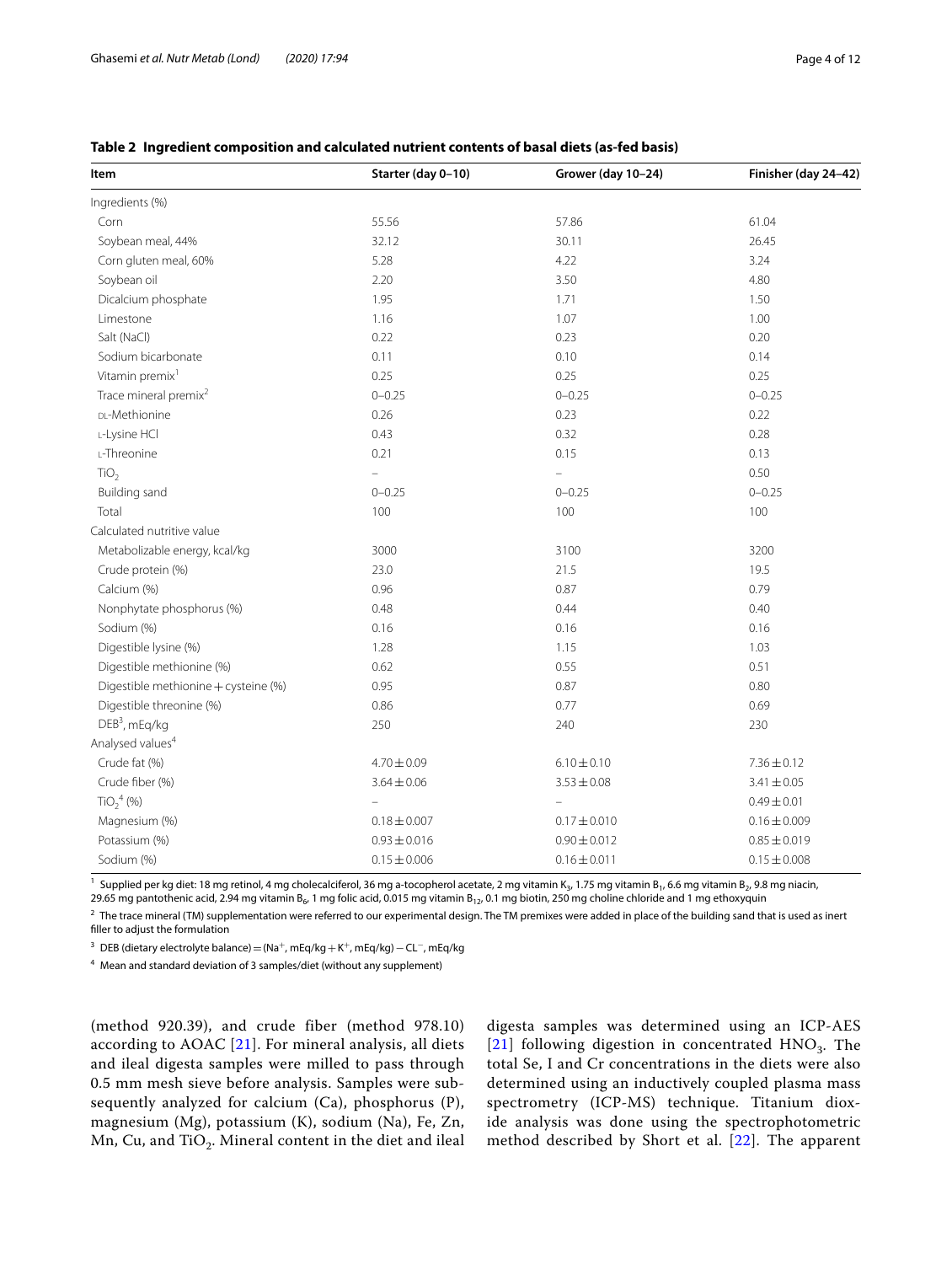| Item                     | Experimental treatments <sup>1</sup> |                   |                   |                   |                   |  |  |  |
|--------------------------|--------------------------------------|-------------------|-------------------|-------------------|-------------------|--|--|--|
|                          | <b>NTM</b>                           | INORG100          | <b>CTM25</b>      | <b>CTM50</b>      | <b>CTM100</b>     |  |  |  |
| Supplemental level       |                                      |                   |                   |                   |                   |  |  |  |
| Iron (mg/kg)             | $\mathbf 0$                          | 80                | 20                | 40                | 80                |  |  |  |
| Zinc (mg/kg)             | $\mathbf 0$                          | 92                | 23                | 46                | 92                |  |  |  |
| Manganese (mg/kg)        | 0                                    | 100               | 25                | 50                | 100               |  |  |  |
| Copper (mg/kg)           | $\mathbf 0$                          | 16                | 4                 | 8                 | 16                |  |  |  |
| Selenium (mg/kg)         | 0                                    | 0.3               | 0.08              | 0.15              | 0.3               |  |  |  |
| lodine (mg/kg)           | 0                                    | 1.2               | 0.3               | 0.6               | 1.2               |  |  |  |
| Chromium (mg/kg)         | $\mathbf 0$                          | 0.1               | 0.03              | 0.05              | 0.1               |  |  |  |
| Analyzed mineral content |                                      |                   |                   |                   |                   |  |  |  |
| Starter (day 0-10)       |                                      |                   |                   |                   |                   |  |  |  |
| Crude protein (g/kg)     | $227 \pm 3.2$                        | $225 \pm 2.1$     | $226 \pm 2.0$     | $228 \pm 2.7$     | $227 \pm 1.8$     |  |  |  |
| Calcium (g/kg)           | $9.7 \pm 0.07$                       | $9.9 \pm 0.12$    | $9.8 \pm 0.06$    | $9.6 \pm 0.14$    | $9.7 \pm 0.10$    |  |  |  |
| Total phosphorus (g/kg)  | $7.8 \pm 0.08$                       | $7.6 \pm 0.06$    | $7.7 \pm 0.08$    | $7.6 \pm 0.10$    | $7.5 \pm 0.09$    |  |  |  |
| Iron (mg/kg)             | $66 \pm 0.62$                        | $148 \pm 1.35$    | $84 \pm 1.12$     | $108 \pm 0.95$    | $145 \pm 1.43$    |  |  |  |
| Zinc (mg/kg)             | $33 \pm 0.81$                        | $123 \pm 1.40$    | $55 \pm 1.21$     | $80 + 0.72$       | $127 \pm 1.13$    |  |  |  |
| Manganese (mg/kg)        | $42 \pm 0.41$                        | $143 \pm 1.15$    | $64 \pm 0.80$     | $95 \pm 1.20$     | $139 \pm 2.02$    |  |  |  |
| Copper (mg/kg)           | $3.2 \pm 0.08$                       | $19.7 \pm 0.26$   | $7.4 \pm 0.14$    | $11.3 \pm 0.20$   | $20.1 \pm 0.39$   |  |  |  |
| Selenium (mg/kg)         | $0.15 \pm 0.008$                     | $0.44 \pm 0.018$  | $0.23 \pm 0.009$  | $0.31 \pm 0.013$  | $0.47 \pm 0.007$  |  |  |  |
| lodine (mg/kg)           | $0.12 \pm 0.006$                     | $1.23 \pm 0.026$  | $0.38 \pm 0.017$  | $0.70 \pm 0.014$  | $1.25 \pm 0.020$  |  |  |  |
| Chromium (mg/kg)         | ND <sup>3</sup>                      | $0.096 \pm 0.008$ | $0.028 \pm 0.003$ | $0.054 \pm 0.004$ | $0.102 \pm 0.006$ |  |  |  |
| Grower (day 10-24)       |                                      |                   |                   |                   |                   |  |  |  |
| Crude protein (g/kg)     | $213 \pm 2.5$                        | $215 \pm 2.0$     | $211\pm1.7$       | $211 \pm 1.5$     | $213 \pm 1.4$     |  |  |  |
| Calcium (g/kg)           | $8.9 \pm 0.06$                       | $8.8 \pm 0.09$    | $9.1 \pm 0.11$    | $9.0 \pm 0.08$    | $8.9 \pm 0.12$    |  |  |  |
| Total phosphorus (g/kg)  | $7.3 \pm 0.05$                       | $7.0 \pm 0.12$    | $7.2 \pm 0.07$    | $6.9 \pm 0.07$    | $7.1 \pm 0.11$    |  |  |  |
| Iron (mg/kg)             | $63 \pm 0.55$                        | $143 \pm 2.19$    | $82 \pm 1.07$     | $105 \pm 1.16$    | $142 \pm 1.45$    |  |  |  |
| Zinc (mg/kg)             | $33 \pm 0.63$                        | $121 \pm 1.13$    | $55 \pm 0.92$     | $78 + 1.03$       | $118 \pm 1.35$    |  |  |  |
| Manganese (mg/kg)        | $40 \pm 0.35$                        | $145 \pm 1.42$    | $63 \pm 1.22$     | $92 \pm 0.98$     | $139 \pm 1.18$    |  |  |  |
| Copper (mg/kg)           | $3.0 \pm 0.06$                       | $19.3 \pm 0.21$   | $7.2 \pm 0.14$    | $11.5 \pm 0.20$   | $19.4 \pm 0.22$   |  |  |  |
| Selenium (mg/kg)         | $0.15 \pm 0.005$                     | $0.43 \pm 0.012$  | $0.21 \pm 0.006$  | $0.31 \pm 0.012$  | $0.46 \pm 0.010$  |  |  |  |
| lodine (mg/kg)           | $0.11 \pm 0.008$                     | $1.25 \pm 0.023$  | $0.38 \pm 0.009$  | $0.69 \pm 0.012$  | $1.24 \pm 0.014$  |  |  |  |
| Chromium (mg/kg)         | <b>ND</b>                            | $0.094 \pm 0.006$ | $0.026 \pm 0.004$ | $0.048 \pm 0.005$ | $0.099 \pm 0.010$ |  |  |  |
| Finisher (day 24-42)     |                                      |                   |                   |                   |                   |  |  |  |
| Crude protein (g/kg)     | $194 \pm 3.5$                        | $193 \pm 3.0$     | $193 \pm 2.3$     | $192 \pm 1.9$     | $193 \pm 2.6$     |  |  |  |
| Calcium (g/kg)           | $8.2 \pm 0.05$                       | $8.1 \pm 0.15$    | $8.2 \pm 0.09$    | $8.3 \pm 0.07$    | $8.0 \pm 0.13$    |  |  |  |
| Total phosphorus (g/kg)  | $6.5 \pm 0.07$                       | $6.3 \pm 0.09$    | $6.6 \pm 0.12$    | $6.5\pm0.08$      | $6.4 \pm 0.14$    |  |  |  |
| Iron (mg/kg)             | $58 \pm 0.64$                        | $143 \pm 1.73$    | $80 \pm 1.25$     | $103 \pm 1.14$    | $139 \pm 1.51$    |  |  |  |
| Zinc (mg/kg)             | $30 \pm 0.76$                        | $122 \pm 1.55$    | $54 \pm 1.04$     | $75 \pm 0.86$     | $118 \pm 1.24$    |  |  |  |
| Manganese (mg/kg)        | $42 \pm 0.50$                        | $141 \pm 2.10$    | $65 \pm 1.10$     | $95 \pm 0.85$     | $143 \pm 1.45$    |  |  |  |
| Copper (mg/kg)           | $3.1 \pm 0.08$                       | $19.7 \pm 0.19$   | $7.0 \pm 0.14$    | $11.8 \pm 0.26$   | $19.5 \pm 0.32$   |  |  |  |
| Selenium (mg/kg)         | $0.14 \pm 0.009$                     | $0.41 \pm 0.014$  | $0.22 \pm 0.005$  | $0.28 \pm 0.010$  | $0.43 \pm 0.015$  |  |  |  |
| lodine (mg/kg)           | $0.11 \pm 0.010$                     | $1.27 \pm 0.026$  | $0.41 \pm 0.012$  | $0.70 \pm 0.018$  | $1.24 \pm 0.024$  |  |  |  |
| Chromium (mg/kg)         | ND.                                  | $0.095 \pm 0.006$ | $0.027 \pm 0.002$ | $0.051 \pm 0.005$ | $0.104 \pm 0.009$ |  |  |  |

# <span id="page-4-0"></span>**Table 3 Supplemental level of trace minerals and analyzed contents of protein and minerals in experimental diets**

<sup>1</sup> NTM, no trace mineral supplementation; ITM, commercially recommended levels of inorganic trace mineral; CTM25, chelated trace mineral supplement (CTM) match to 25% of the ITM; CTM50, CTM match to 50% of the ITM; CTM100, CTM equivalent to ITM

<sup>2</sup> Mean and standard deviation of 3 samples/diet

<sup>3</sup> ND = nondetectable (< 2  $\mu$ g/kg of diet)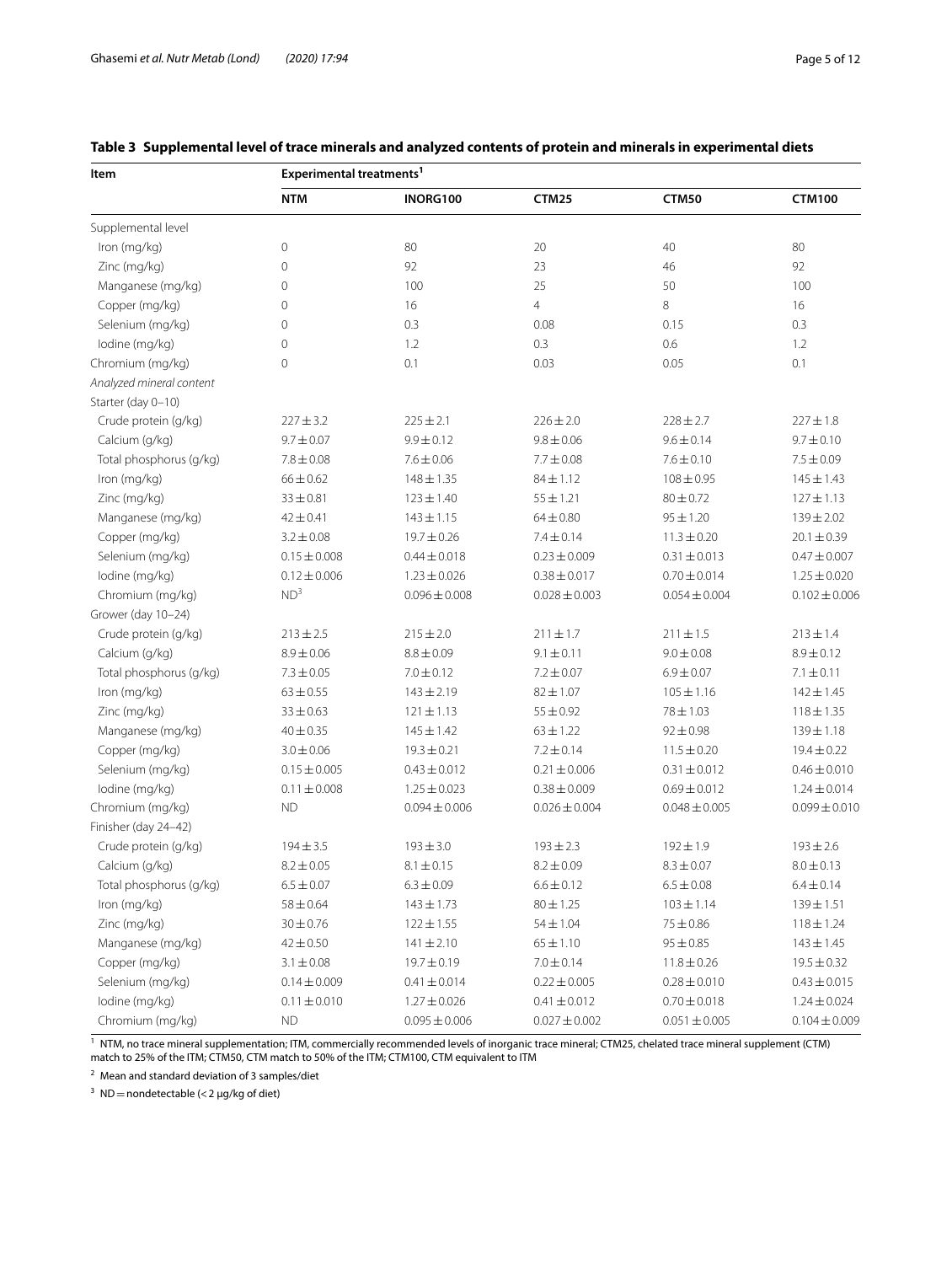ileal digestibility (day 35) of minerals was calculated using the following formula:

**Serum variables**

Serum samples were used for the measurement of some

Apparent ileal mineral digestibility =  $1-[{\rm (mineral/TiO<sub>2</sub>)}$  digesta/(mineral/TiO<sub>2</sub>) diet]

# **Tibia bone parameters**

The weight and length of the right tibia of each bird were measured. Tibia diameters were also measured at the widest and narrowest points using a digital caliper in mm to 2 decimals, and then averaged. The left tibia samples were crushed and defatted with petroleum ether for 24 h using Soxhlet apparatus, and dried in the oven at 100 °C for 24 h. Dried bone samples were then burned (24 h) into a muffle furnace preheated to 600  $\degree$ C for determination of ash percentage (dry, fatfree basis). The ash from tibia samples was solubilized with a mixture of nitric and perchloric acid, and the contents of minerals were determined by the same methods as those applied for the samples from diet and excreta.

metabolites, total antioxidant capacity (TAC), antioxidant enzyme activity, as well as MDA content. The serum concentrations of glucose, triglyceride, cholesterol, total protein, albumin, and uric acid were determined using a corresponding assay kit (Pars Azmoon Company, Tehran, Iran) and an automatic biochemical analyzer (Clima, Ral. Co, Spain). The activities of GSH-Px, SOD, and CAT were determined colorimetrically (enzymatically) and serum TAC and MDA contents were measured by assay kits for TAC (Randox Laboratories Ltd, Crumlin, UK), GSH-Px, SOD, CAT, MDA (Cayman Chemical Co., Ann Arbor, MI, USA).

# **Statistical analysis**

All the data were statistically analyzed as a completely randomized design using GLM procedures of SAS 9.4 (SAS Institute Inc., Cary NC) with a pen as an

## <span id="page-5-0"></span>**Table 4 Efect of experimental treatments on growth performance in broilers**

Values are means of 5 pens per treatment combination with 25 male broiler chickens

a,b,c Values in the same row with different superscripts were significantly different (P<0.05)

<sup>1</sup> NTM, no trace mineral supplementation; ITM, commercially recommended levels of inorganic trace mineral; CTM25, chelated trace mineral supplement (CTM)

match to 25% of the ITM; CTM50, CTM match to 50% of the ITM; CTM100, CTM equivalent to ITM

<sup>2</sup> Calculated as: liveability (%) × live weight (kg) × 100/age (day) × (feed intake/body weight gain)

|                                         | <b>NTM</b>         | <b>ITM</b>         | <b>CTM25</b>        | <b>CTM50</b>        | <b>CTM100</b>      |       |         |  |
|-----------------------------------------|--------------------|--------------------|---------------------|---------------------|--------------------|-------|---------|--|
| Average daily gain (g/bird/day)         |                    |                    |                     |                     |                    |       |         |  |
| $0-10$ days                             | $15.18^{b}$        | $16.68^{ab}$       | $16.18^{ab}$        | $16.60^{ab}$        | 17.76 <sup>a</sup> | 0.42  | 0.007   |  |
| $10-24$ days                            | 54.83              | 57.44              | 56.41               | 58.17               | 60.28              | 1.36  | 0.103   |  |
| 24-42 days                              | 80.84              | 86.39              | 84.11               | 87.17               | 88.87              | 2.06  | 0.097   |  |
| $0 - 42$ days                           | 56.54 <sup>b</sup> | $60.14^{ab}$       | 58.71 <sup>ab</sup> | 60.70 <sup>a</sup>  | 62.41 <sup>a</sup> | 0.84  | 0.001   |  |
| Average daily feed intake (g/bird/day)  |                    |                    |                     |                     |                    |       |         |  |
| $0-10$ days                             | 20.47              | 21.16              | 21.41               | 21.04               | 21.58              | 0.44  | 0.466   |  |
| $10-24$ days                            | 85.32              | 87.78              | 87.09               | 89.35               | 89.52              | 2.09  | 0.608   |  |
| 24-42 days                              | 172.4              | 173.0              | 170.6               | 171.8               | 169.5              | 2.73  | 0.898   |  |
| $0 - 42$ days                           | 107.2              | 108.4              | 107.2               | 108.4               | 107.6              | 1.18  | 0.901   |  |
| Feed conversion ratio                   |                    |                    |                     |                     |                    |       |         |  |
| $0-10$ days                             | 1.35               | 1.27               | 1.32                | 1.28                | 1.22               | 0.03  | 0.061   |  |
| $10-24$ days                            | 1.56               | 1.53               | 1.54                | 1.54                | 1.49               | 0.05  | 0.910   |  |
| 24-42 days                              | 2.14               | 2.00               | 2.05                | 1.97                | 1.91               | 0.07  | 0.060   |  |
| $0 - 42$ days                           | 1.90 <sup>a</sup>  | 1.80 <sup>ab</sup> | 1.83 <sup>ab</sup>  | 1.79 <sup>ab</sup>  | 1.73 <sup>b</sup>  | 0.04  | 0.036   |  |
| Mortality rate (%)                      |                    |                    |                     |                     |                    |       |         |  |
| $0 - 42$ days                           | 8.80               | 5.60               | 5.60                | 4.80                | 3.20               | 1.31  | 0.083   |  |
| European performance index <sup>2</sup> |                    |                    |                     |                     |                    |       |         |  |
| $0 - 42$ days                           | 277.3 <sup>c</sup> | 318.4bc            | 307.9 <sup>bc</sup> | 326.8 <sup>ab</sup> | 357.3 <sup>a</sup> | 10.65 | < 0.001 |  |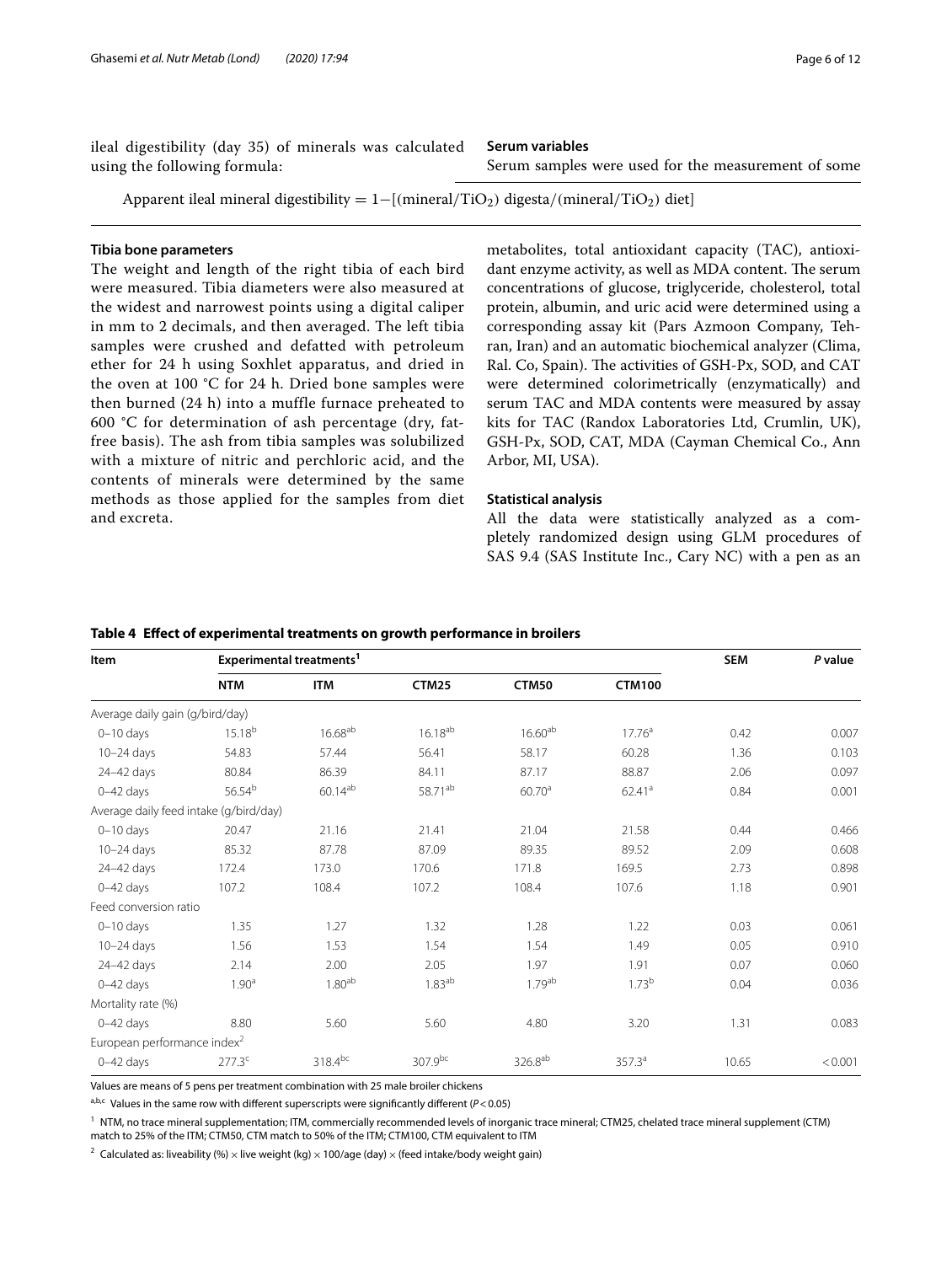experimental unit. All percentage data were tested for normality by employing the UNIVARIATE procedure of SAS, then transformed to arcsine values before analysis if normality was not met. Mean separation was conducted by the Tukey's post-hoc analysis and Bonferroni correction with diferences deemed signifcant at *P*<0.05.

# **Results**

# **Growth performance**

The effects of dietary treatments on growth performance are presented in Table [4.](#page-5-0) There were no significant differences in ADFI and mortality rate of broilers during day  $0-42$  among different dietary treatments. The ADG of birds fed diet CTM100 was greater (*P*<0.05) than that of birds fed the NTM diet during the starter rearing period. The CTM50 and CTM100 groups also exhibited higher ADG (*P*<0.05) than NTM group during the overall experimental period. Although there were no treatment diferences in FCR during each growth pahse, the CTM100 group had lower FCR  $(P<0.05)$  than the NTM group in the overall experimental period (day 0–42).. When the broiler EPI for the entire study was calculated, the EPI of the ITM,CTM50 and CTM100 groups was greater  $(P<0.05)$  than the NTM group. By comparison, broilers fed with the CTM100 diet had higher EPI (*P*<0.05) than birds fed diets ITM and CTM25.

# **Mineral digestibility**

Apparent ileal digestibility (AID) values of macro and trace minerals on day 35 are shown in Table [5.](#page-6-0) The AID of Ca, Mg, K, Na, and Fe was not afected by dietary treatments  $(P > 0.05)$ . In contrast, the AID of P was higher (*P*<0.05) in broiler chickens fed diets CTM25 and CTM50, compared with those fed diet ITM. The AID of

Zn in broiler chickens fed any of the diets, except diet CTM100, was significantly greater  $(P<0.05)$  than in birds fed the ITM diet. Broiler chickens fed diet CTM25 also exhibited greater  $(P<0.05)$  AID of Mn than those fed the ITM diet. In addition, the AID of Cu was higher (*P*<0.05) in the NTM and CTM25 groups relative to the ITM group.

# **Tibia characteristics**

Tibia quality and tibia mineral contents on day 42 are detailed in Table [6.](#page-7-0) Dietary treatments did not afect tibia bone weight and tibia Ca, Mg, K, and Na concentrations (*P*>0.05). However, tibia length of broiler chickens fed diets CTM50 and CTM100 was higher (*P*<0.05) than that of birds fed the NTM diet. Moreover, broiler chickens fed with the CTM50 and CTM100 diets had increased tibia phosphorus content  $(P<0.05)$  than those fed with the ITM diet. The tibia ash and Cu contents in broiler chickens fed diet CTM100 were higher than (*P*<0.05) in birds fed the NTM diet. Diet CTM100 also increased tibia Zn concentration  $(P<0.05)$  compared with the NTM and CTM25 diets. The tibia Mn content in the broiler chickens fed any of the diets was greater (*P*<0.05) than those in birds fed the NTM diet, where birds fed the CTM100 diet had the highest tibia Mn content. By comparison, tibia Mn content in the ITM and CTM50 groups was also greater  $(P<0.05)$  than that of NTM and CTM 25 groups.

# **Blood metabolites and antioxidant status**

As shown in Table [7,](#page-7-1) at 42 days of age, there were no diferences in serum glucose, triglyceride, cholesterol, protein, and albumin concentrations among treatment groups (*P*>0.05). In contrast, uric acid concentration in

<span id="page-6-0"></span>Table 5  $\,$  **Effect of experimental treatments on percent ileal absorption of minerals in broilers<sup>1</sup> at day 35**  $\,$ 

| <b>Item</b> | Experimental treatments <sup>2</sup> | <b>SEM</b> | P value           |                   |                    |     |       |
|-------------|--------------------------------------|------------|-------------------|-------------------|--------------------|-----|-------|
|             | <b>NTM</b>                           | <b>ITM</b> | <b>CTM25</b>      | CTM50             | <b>CTM100</b>      |     |       |
| Calcium     | 46.8                                 | 45.0       | 47.8              | 53.8              | 50.2               | 2.2 | 0.086 |
| Phosphorus  | 59.4ab                               | $55.8^{b}$ | $63.5^{\circ}$    | 62.9 <sup>a</sup> | $61.8^{ab}$        | 1.7 | 0.035 |
| Magnesium   | 42.7                                 | 37.3       | 45.5              | 38.3              | 39.0               | 3.2 | 0.368 |
| Potassium   | 79.1                                 | 79.5       | 80.4              | 78.2              | 80.2               | 1.3 | 0.732 |
| Sodium      | 57.2                                 | 54.7       | 55.5              | 48.0              | 46.5               | 3.5 | 0.160 |
| Iron        | 47.8                                 | 39.5       | 47.6              | 43.5              | 42.2               | 2.5 | 0.120 |
| Zinc        | 29.4 <sup>a</sup>                    | $16.6^{b}$ | 34.3 <sup>a</sup> | 29.3 <sup>a</sup> | 27.9 <sup>ab</sup> | 3.7 | 0.040 |
| Manganese   | $23.5^{ab}$                          | $14.5^{b}$ | 30.9 <sup>a</sup> | $23.8^{ab}$       | $22.6^{ab}$        | 2.6 | 0.006 |
| Copper      | $31.5^{\circ}$                       | $21.4^{b}$ | 33.1 <sup>a</sup> | $27.2^{ab}$       | 23.7 <sup>ab</sup> | 2.7 | 0.027 |

a,b,c Values in the same row with different superscripts were significantly different (P<0.05)

 $<sup>1</sup>$  Values are means of 5 pens per treatment combination with 2 male broiler chickens per pen selected for ileal digesta collection</sup>

 $^2$  NTM, no trace mineral supplementation; ITM, commercially recommended levels of inorganic trace mineral; CTM25, chelated trace mineral supplement (CTM) match to 25% of the ITM; CTM50, CTM match to 50% of the ITM; CTM100, CTM equivalent to ITM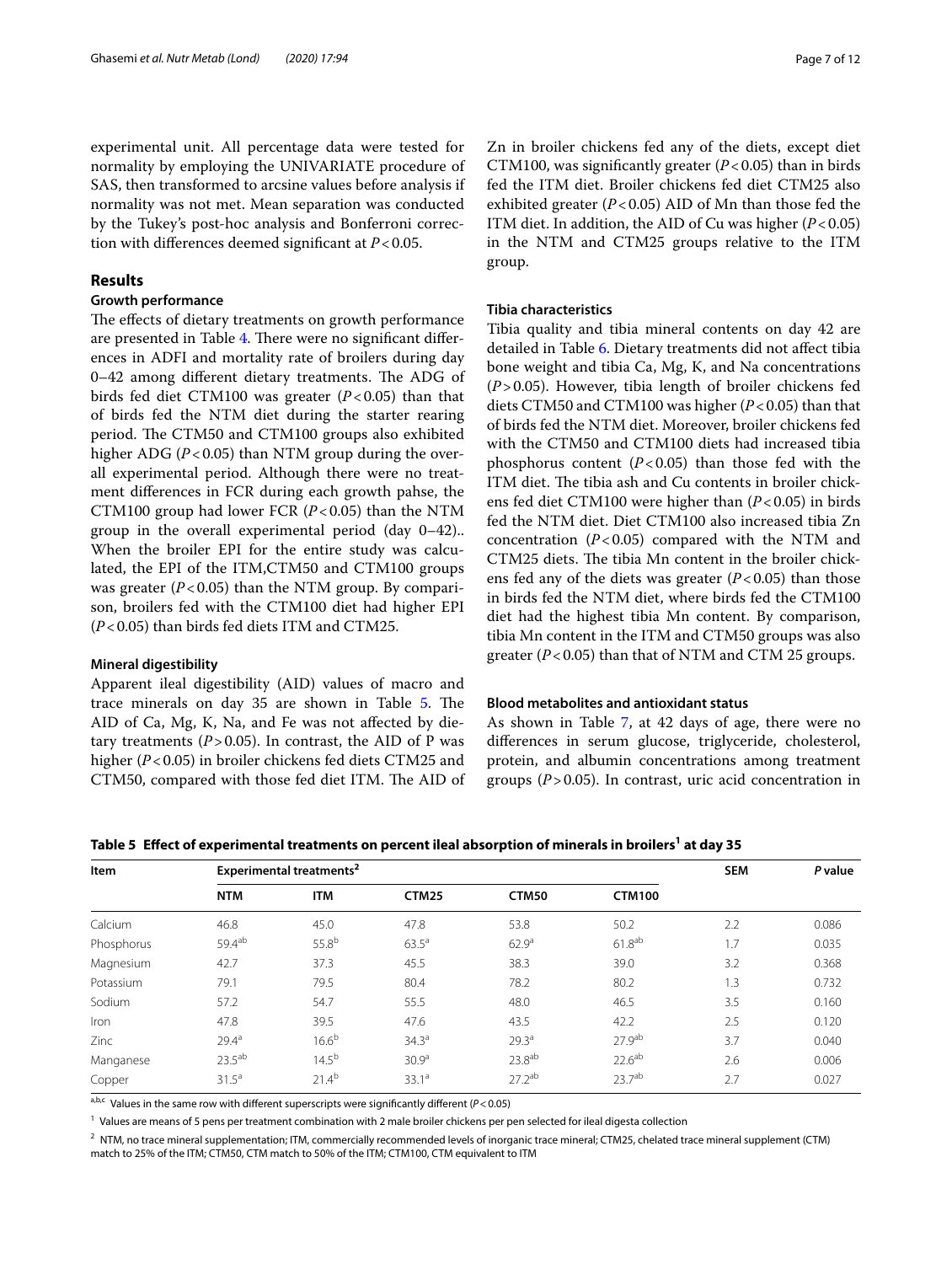| Item              |                     | Experimental treatments <sup>2</sup> |                    |                     |                    |      |         |  |
|-------------------|---------------------|--------------------------------------|--------------------|---------------------|--------------------|------|---------|--|
|                   | <b>NTM</b>          | <b>ITM</b>                           | <b>CTM25</b>       | CTM50               | <b>CTM100</b>      |      |         |  |
| Tibia length (cm) | $9.48^{b}$          | $10.14^{ab}$                         | $10.03^{ab}$       | 10.38 <sup>a</sup>  | 10.29 <sup>a</sup> | 0.19 | 0.031   |  |
| Tibia weight (g)  | 13.89               | 15.35                                | 14.85              | 15.40               | 15.91              | 0.48 | 0.070   |  |
| Ash (%)           | 51.12 <sup>b</sup>  | $52.03^{ab}$                         | 53.19ab            | 55.11 <sup>ab</sup> | 55.90 <sup>a</sup> | 1.08 | 0.026   |  |
| Calcium (g/kg)    | 165.4               | 172.2                                | 169.8              | 176.6               | 175.4              | 3.32 | 0.161   |  |
| Phosphorus (g/kg) | 95.36 <sup>ab</sup> | $92.27^{b}$                          | $96.65^{ab}$       | $97.42^a$           | 98.33 <sup>a</sup> | 1.06 | 0.006   |  |
| Magnesium (g/kg)  | 4.03                | 4.08                                 | 4.11               | 4.14                | 4.06               | 0.20 | 0.995   |  |
| Potassium (g/kg)  | 2.02                | 1.99                                 | 2.01               | 2.08                | 2.14               | 0.10 | 0.810   |  |
| Sodium (g/kg)     | 4.62                | 4.44                                 | 4.88               | 4.52                | 4.82               | 0.18 | 0.396   |  |
| Iron (mg/kg)      | 128.4               | 131.8                                | 133.6              | 135.0               | 133.3              | 2.77 | 0.547   |  |
| Zinc (mg/kg)      | 155.8 <sup>b</sup>  | $170.5^{ab}$                         | 157.9 <sup>b</sup> | $165.2^{ab}$        | $179.0^{\circ}$    | 3.53 | 0.001   |  |
| Manganese (mg/kg) | 3.30 <sup>d</sup>   | $4.45^{ab}$                          | 3.82 <sup>c</sup>  | $4.40^{b}$          | 4.87 <sup>a</sup>  | 0.10 | < 0.001 |  |
| Copper (mg/kg)    | $0.68^{b}$          | 0.83 <sup>ab</sup>                   | $0.78^{ab}$        | $0.82^{ab}$         | 0.87 <sup>a</sup>  | 0.03 | 0.011   |  |

# <span id="page-7-0"></span>Table 6  $\,$  **Effect of experimental treatments on tibia quality and tibial mineral content in broilers** $^1$  **at day 42**  $\,$

a,b,c,d Values in the same row with different superscripts were significantly different (P<0.05)

 $<sup>1</sup>$  Values are means of 5 pens per treatment combination with 2 male broiler chickens per pen selected for tibia collection</sup>

<sup>2</sup> NTM, no trace mineral supplementation; ITM, commercially recommended levels of inorganic trace mineral; CTM25, chelated trace mineral supplement (CTM) match to 25% of the ITM; CTM50, CTM match to 50% of the ITM; CTM100, CTM equivalent to ITM

<span id="page-7-1"></span>

|  |  | Table 7 Effect of experimental treatments on serum metabolites and antioxidant profile of broilers <sup>1</sup> at day 42 |  |
|--|--|---------------------------------------------------------------------------------------------------------------------------|--|
|--|--|---------------------------------------------------------------------------------------------------------------------------|--|

| <b>Item</b>                       | Experimental treatments <sup>2</sup> | <b>SEM</b>         | P value             |                    |                    |       |         |
|-----------------------------------|--------------------------------------|--------------------|---------------------|--------------------|--------------------|-------|---------|
|                                   | <b>NTM</b>                           | <b>ITM</b>         | CTM25               | CTM50              | <b>CTM100</b>      |       |         |
| Glucose (mg/dL)                   | 258.8                                | 242.9              | 263.1               | 257.2              | 259.5              | 16.10 | 0.915   |
| Triglyceride (mg/dL)              | 63.96                                | 59.64              | 59.58               | 60.16              | 65.04              | 7.62  | 0.975   |
| Cholesterol (mg/dL)               | 114.4                                | 103.4              | 109.6               | 103.6              | 101.6              | 6.23  | 0.579   |
| Protein (g/dL)                    | 4.56                                 | 4.38               | 3.98                | 4.68               | 4.24               | 0.18  | 0.100   |
| Albumin (g/dL)                    | 2.50                                 | 2.26               | 2.36                | 2.50               | 2.04               | 0.28  | 0.759   |
| Uric acid (mg/dL)                 | 7.40 <sup>b</sup>                    | 7.56 <sup>b</sup>  | $7.85^{ab}$         | $8.60^{ab}$        | 9.33 <sup>a</sup>  | 0.39  | 0.012   |
| Antioxidant status                |                                      |                    |                     |                    |                    |       |         |
| Total antioxidant capacity (U/mL) | 3.22 <sup>b</sup>                    | $4.46^{ab}$        | $4.13^{ab}$         | $4.31^{ab}$        | 5.04 <sup>a</sup>  | 0.34  | 0.017   |
| Glutathione peroxidase (U/mL)     | 1132 <sup>c</sup>                    | $1481^{b}$         | $1412^{bc}$         | $1516^{ab}$        | $1812^a$           | 70.30 | < 0.001 |
| Superoxide dismutase (U/mL)       | $185.3^{b}$                          | 244.7 <sup>a</sup> | 220.6 <sup>ab</sup> | 238.9 <sup>a</sup> | 254.3 <sup>a</sup> | 10.42 | 0.001   |
| Catalase (U/mL)                   | 1.80                                 | 2.40               | 1.96                | 2.22               | 2.15               | 0.18  | 0.198   |
| Malondialdehyde (nmol/mL)         | 2.88 <sup>a</sup>                    | $2.22^{ab}$        | $2.26^{ab}$         | $2.16^{ab}$        | 1.65 <sup>b</sup>  | 0.19  | 0.004   |

a,b,c Values in the same row with different superscripts were significantly different (P<0.05)

<sup>1</sup> Values are means of 5 pens per treatment combination with 2 male broiler chickens per pen selected for blood collection

 $^2$  NTM, no trace mineral supplementation; ITM, commercially recommended levels of inorganic trace mineral; CTM25, chelated trace mineral supplement (CTM) match to 25% of the ITM; CTM50, CTM match to 50% of the ITM; CTM100, CTM equivalent to ITM

broiler chickens fed diet CTM100 was higher (*P*<0.05) than those fed diets NTM and ITM.

Diet CTM100 increased serum TAC concentration  $(P<0.05)$  compared to the NTM diet (Table [7](#page-7-1)). At 42 days, the activity of GSH-Px in the ITM, CTM50, and CTM100 groups was also higher  $(P<0.05)$  than that in the NTM group, where birds fed the CTM100 diet had the highest GSH-Px activity. The SOD activity of birds fed any of the diets, except diet CTM25, was higher

 $(P<0.05)$  than in the NTM group. The serum MDA concentration was also decreased  $(P<0.05)$  in the CTM100 group compared with the NTM group.

# **Discussion**

In this study, the defciency of TM (Zn, Fe, Mn, Cu, Se, I, and Cr) in the NTM diet strongly depressed overall growth performance of broilers, which was more noticeable during the early growth period. This normally can be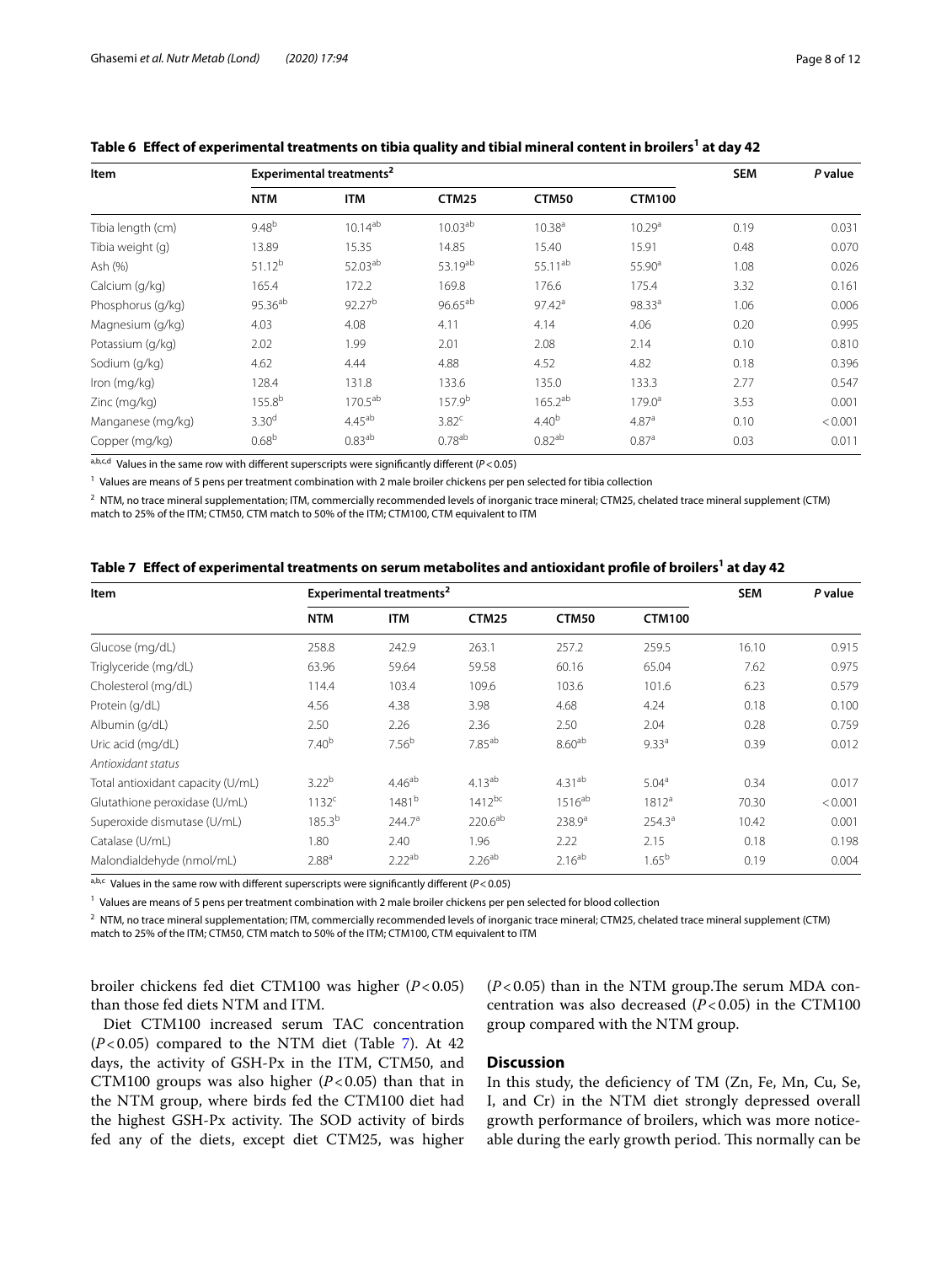linked to higher rates of growth, bone development, and metabolism during this period [\[7\]](#page-10-6). Based on the results of the current study, the CTM25, CTM50, and ITM treatment groups showed no signifcant diferences on growth performance. The results also revealed that although there was no diference between CTM50 and CTM100 groups on production performances, only the CTM100 diet increased EPI during the overall growth period compared with equal levels of TM from ITM treatment, which indicated that the complete substitution of inorganic TM sources by CTM could be as an alternative way to improve productive performance. The improvements in growth performance have been reported in diferent studies when organic TM was supplemented to the broiler diets [\[2](#page-10-1), [9](#page-10-7), [23](#page-10-21)]. However, other researchers have reported variable responses with the addition of organic TM on growth performance. Zhu et al. [[6\]](#page-10-5) also reported that there was no negative impact on growth performance due to the supplementation of the diet with organic TM at reduced levels (30% and 50% of the regular inclusion level). Similar results were also observed by De Marco et al. [\[12\]](#page-10-10), who found that using organic TM sources (metal chelates of glycine and hydrate) in broiler diet could reduce the supplementation of Zn, Fe, Mn and Cu to 50% of the strain recommendations. On the other hand, Sirri et al. [[24\]](#page-10-22) reported that substitution of Zn, Mn, and Cu from inorganic sources by their organic chelates (chelated metals methionine hydroxy analogue) signifcantly improved body weight gain and FCR of broilers from 0 to 51 days of age. The previous study in Vanaraja chickens also demonstrated the positive efect of CTM-supplemented diets, even at low dietary inclusion level (50%), on FCR during the entire experimental period  $[25]$  $[25]$ . The inconsistencies in the efficacy of organic minerals may be attributable to different factors. The breed, diferences in diet composition, housing condition, type and dosage of the supplement, the duration of the experiment, and bird characteristics can afect the growth response of broiler chickens to organic mineral supplements. In previuos studies, dietary supplementation of organic acids is also reported to decrease intestinal pathogenic bacteria [[26\]](#page-10-24), improve gut morphology [[27\]](#page-11-0), and promote digestive enzyme activity and intestinal mucosal barrier function  $[28]$ . Therefore, it hypostasized that an increase in the absorptive surface area of the small intestine, as well as the development of benefcial bacteria in the gut, by organic acid supplementation may result in improvements in the digestibility and absorption of nutrients, which in turn may improve growth performance. However, an important part of the explanation behind the improved growth performance observed in broiler chickens receiving the organic acid-chelated TM in this study can be due to the advanced chelated structure of this supplement. Although organic acids seems to marginally promote growth performance, the novel and important point is that the spatial structure of these molecules in the coordination sphere of metal ions provides the best conditions for chelating minerals, and hence, plays an important role in the appearance of biological properties.

In this study, in addition to growth parameters, the evaluations of mineral digestibility and tibia characteristics were within the main purposes of this study. When minerals are added beyond the requirement of the animals, more is excreted because of the reduction in utilization efficiency for that mineral  $[9]$  $[9]$ . Decreasing the use of TM in poultry feeds may be a feasible solution for minimizing mineral emissions from poultry farms. In the present study, diet CTM25 could efficiently improve P, Zn, Mn, and Cu digestibility as compared to inorganic mineral supplementation. In addition, as feeding the diet supplemented with 50% of organic TM produced the higher Zn and Mn absorption than the use of 100% of inorganic forms in the current study, it can be said that providing 50% of organic TM levels could lead to higher mineral retention. Several researchers have stated the low excretion of organic TM through the excreta and consequently their high retention rate in broilers [\[6](#page-10-5), [12](#page-10-10)], laying hens [\[29\]](#page-11-2) and growing ostriches [[15\]](#page-10-13). Based on the current results, it appears that lower supplementation of TM to 50% of the commercial level could improve the absorption of TM, without compromising the growth performance of broilers as previously mentioned. Increased mineral digestibility in broilers fed the diets supplemented with chelated TM is attributed to the fact that organic minerals may be better absorbed as they are more likely to be stable throughout the gastro-intestinal tract and less prone to antagonisms and interactions with other components of the digesta [[11\]](#page-10-9). A possible reason for higher digestibility of P in the CTM25 and CTM 50 groups is that chelated form of TM may reduce the formation of complexes between P and other metal ions, and, therefore, increase P absorption in the ileum. Another possible reason to explain the greater AID of P might be the improvement in phytate P utilization due to organic acid released from CTM supplement [\[15](#page-10-13)], although the mechanism of action is not well-understood.

Trace minerals appear to play important roles in the growth, development, and maintenance of normal bone. Bone as a complex heterogeneous tissue is responsible for supporting muscle, and therefore there is a close link between growth and development of bone with overall body growth [[30\]](#page-11-3). Tibia morphological measurements, such as tibia length, weight, ash, and mineral contents have been used as indicators for the evaluation of bone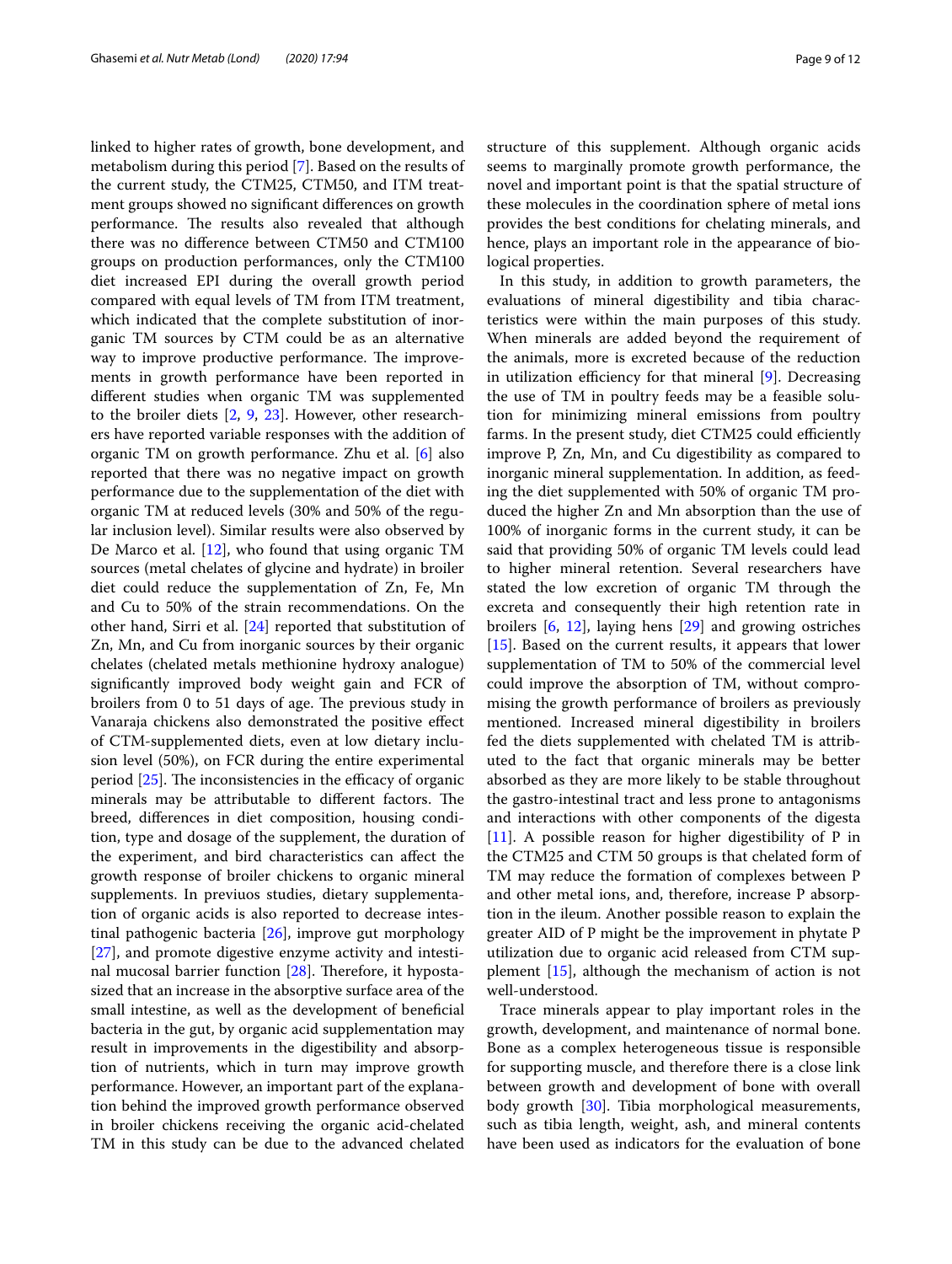status in poultry [[2\]](#page-10-1). Among the experimental group, the NTM group had the lowest values of tibia length and tibia ash, Zn, Mn, and Cu contents, which suggests that a lower amount of bone components was available in group NTM. In the present study, tibia morphological traits and bone mineral content in the CTM50 group were in the same range as those obtained by chickens in the ITM100 group, which could be due to greater mineral absorption and bioavailability in the CTM50 group. These results are in agreement with the results of previous studies [\[9](#page-10-7), [13,](#page-10-11) [25](#page-10-23)], in which a stimulatory efect of organic mineral sources on morphological parameters of bone were observed. The same results were also found by M'Sadeq et al. [[2\]](#page-10-1), who indicated that broiler chickens fed 37.5 and 50% of organic yeast proteinate TM premix had no efect on tibia strength, weight, length, and width compared with those fed 75% inorganic TM premix or 100% salt encrusted TM premix on day 38 of age. Increased tibia P content in broilers fed the CTM50 and CTM100 diets compared to those fed the ITM diet in the present study also confrms the hypothesis that organic TM supplementation could reduce interference from agents that form insoluble complexes with ionic TM [[25\]](#page-10-23).

The metabolomic analysis of serum in the present study revealed that experimental groups only difered in uric acid concentration, which was higher in the CTM100 group than the NTM and ITM groups, while it was not diferent from the CTM25 and CTM50 groups. The increase in blood uric acid concentration could be associated with the free radical scavenging capacity and recognised as an important antioxidant in birds [[31\]](#page-11-4). In a previous study where broiler chickens were fed diets that replaced inorganic TM with organic TM, the authors found a signifcantly higher serum uric acid level [[1\]](#page-10-0). In part, these fndings could contribute to the possible reduction of tissue damage by organically complexed minerals.

Malondialdehyde (MDA) is the principal product of lipid peroxidation, and its accumulation can refect the degree of lipid peroxidation [\[32](#page-11-5)]. In contrast, the enzymatic scavengers, such as GSH-Px, SOD, and CAT enzymes, help break up the damage process by removing reactive oxygen species  $[33]$  $[33]$  $[33]$ . Therefore, SOD, GSH-Px, CAT, and MDA are often used as efective indicators to objectively refect the antioxidant status in animals [\[34](#page-11-7), [35\]](#page-11-8). As the antioxidant status of chickens was assessed, all TM-supplemented groups, except CTM25 group, exhibited an increase in serum GSH-Px and SOD activities when compared to the NTM group, while the CAT activity remained relatively constant in these chickens (Table [7](#page-7-1)). Feeding diets with CTM at the 25 and 50% of dose level suggested by the strain recommendations (CTM25 and CTM50) had the same activities of GSH-Px and SOD enzymes, as well as the same MDA level, as those observed in broilers fed diets containing sufficient amounts of inorganic TM (ITM group). This may indicate that organic minerals supplemented at lower levels have higher bioavailability and can exert the same antioxidant capacity than higher levels of inorganic forms. Similarly, in another study, total replacement of high levels of inorganic TM by lower levels (50% and 62.5% of the commercial recommended levels) of organic TM in broiler breeder diets had similar activities of serum GSH-Px and SOD [[4\]](#page-10-3). Additionally, we found that birds fed the CTM100 diet had the highest GSH-Px activity in serum among all of the experimental groups in the present study. In a previous study, replacing inorganic TM (Fe, Mn, Zn, and Cu from sulfates) by 70% the levels of organic TM (complexed glycinates) improved hepatic antioxidant status in commercial broiler breeder hens  $[36]$  $[36]$ . The antioxidant stress protection was stated to be efective only if there are adequate quantities of cofactors such as Zn, Mn, Cu, and Se available [[15](#page-10-13), [37\]](#page-11-10). Organic Zn, Mn, and Cu have been reported to increase the synthesis of SOD [[14,](#page-10-12) [38\]](#page-11-11), while organic Se previously enhanced GSH-Px activity [\[39,](#page-11-12) [40\]](#page-11-13), which is similar to our study. The use of organic TM might have increased the bioavailability of these minerals and thus reduced the accumulation of reactive oxygen species, which might have improved the antioxidant defense system via increasing GSH-Px activity in broilers receiving the CTM100 diet, as compared with those fed the ITM diet in this study.

# **Conclusions**

The present study indicated that in a typical corn-soybean diet, no TM supplementation adversely infuenced broiler growth performance, bone mineralization, and antioxidant status. Our results also confrmed that supplemental ITM (a combination of Fe, Zn, Mn, Cu, Se, I, and Cr) was efectively replaced with reduced levels of CTM (25 and 50% of commercial levels) by maintaining broiler performance, bone mineralization, and antioxidant status, indicating that advanced chelate technology can decrease TM requirements of broiler chickens. Under commercial conditions, using CTM totally replacing inorganic TM could also improve performance index and antioxidant enzyme activity. However, further investigations are still required to elucidate the detailed mechanisms of the beneficial effects of this advanced technology based supplement on bird health and productivity.

#### **Abbreviations**

ADFI: Average daily feed intake; ADG: Average daily gain; BW: Body weight; Ca: Calcium; CAT: Catalase; Cu: Copper; FCR: Feed conversion ratio; CTM: Chelated trace minerals; Cr: Chromium; EPI: European performance index;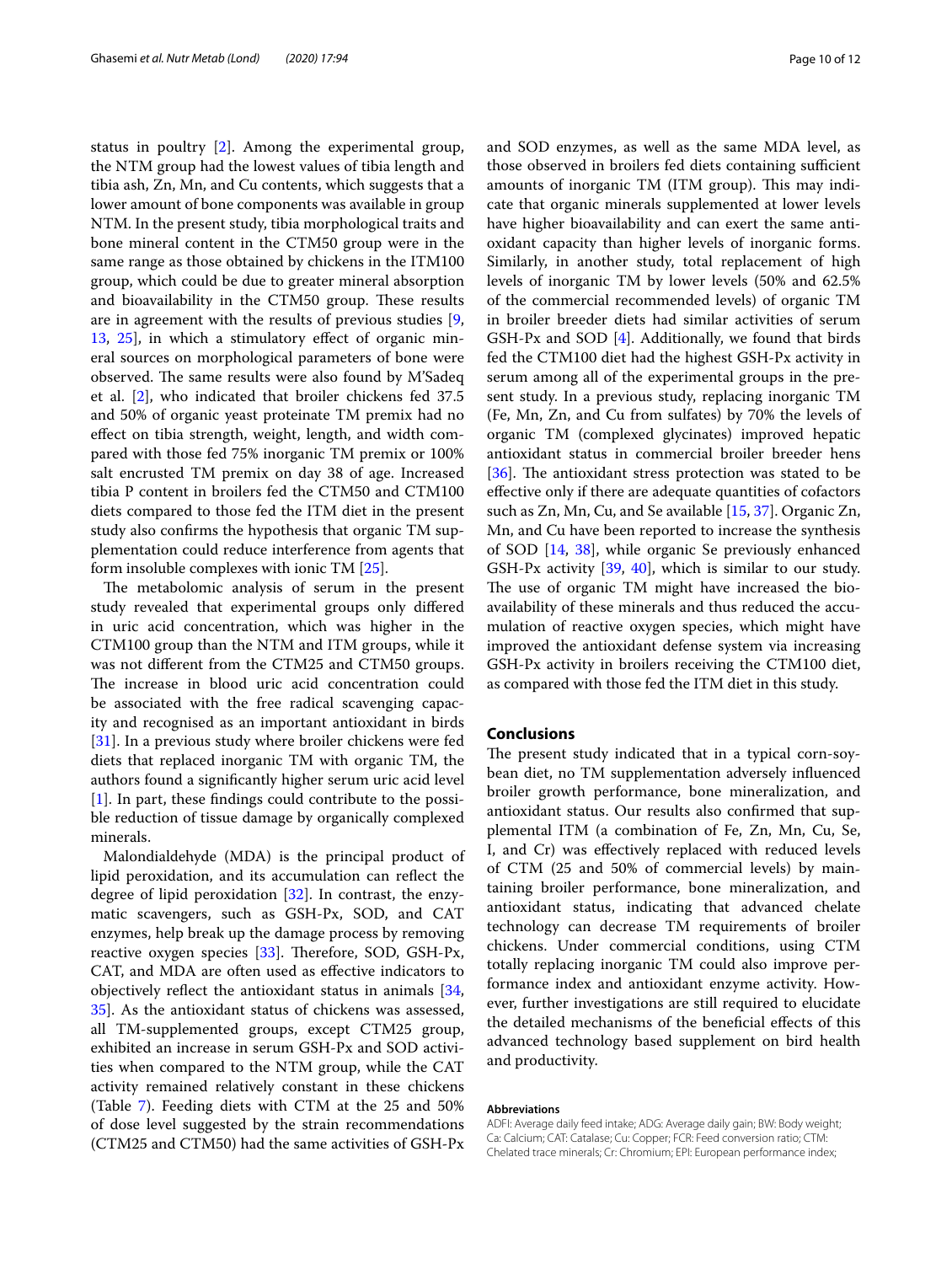GIT: Gastrointestinal tract; Fe: Iron; GSH-Px: Glutathione peroxidase; I: Iodine; K: Potassium; MDA: Malondialdehyde; Mg: Magnesium; Mn: Manganese; Na: Sodium; P: Phosphorus; Se: Selenium; SOD: Superoxide dismutase; TAC: Total antioxidant capacity; TM: Trace minerals; Zn: Zinc.

#### **Acknowledgements**

The authors gratefully acknowledge the technical support provided by the Department of Research and Development at Sodour Ahrar Shargh Company.

#### **Authors' contributions**

HAG, IH, and MH designed the experiment and conducted most of the experiments; HAG was in charge of research idea and writing the manuscript. MHN contributed to invent and design of the Bonzachicken supplement. HAG, IH, and KT collected and prepared samples for laboratory analyses. MHN and MH participated in project implementation and manuscript revision; HAG and KT performed the data analysis. All authors have read and confrmed the fnal version of the manuscript.

## **Funding**

Not applicable.

#### **Availability of data and materials**

The datasets analysed in the present study are available from the corresponding author upon request.

#### **Ethics approval and consent to participate**

All procedures involving the broiler care and management were in accordance with guidelines described by the Department of Animal Science, Arak University (Arak, Iran).

#### **Consent for publication**

Not applicable.

### **Competing interests**

The authors declare that they have no competing interests.

#### **Author details**

<sup>1</sup> Department of Animal Science, Faculty of Agriculture and Natural Resources, Arak University, Arāk 38156-8-8349, Iran.<sup>2</sup> Department of Research and Development, Sodour Ahrar Shargh Company, Tehran, Iran. 3 Department of Animal Science, Faculty of Agriculture, Ilam University, Ilam, Iran.

# Received: 18 June 2020 Accepted: 21 October 2020<br>Published online: 29 October 2020

# **References**

- <span id="page-10-0"></span>1. Echeverry H, Yitbarek A, Munyaka P, Alizadeh M, Cleaver A, Camelo-Jaimes G, et al. Organic trace mineral supplementation enhances local and systemic innate immune responses and modulates oxidative stress in broiler chickens. Poult Sci. 2016;95:518–27.
- <span id="page-10-1"></span>2. M'Sadeq SA, Wu SB, Choct M, Swick RA. Infuence of trace mineral sources on broiler performance, lymphoid organ weights, apparent digestibility, and bone mineralization. Poult Sci. 2018;97:3176–82.
- <span id="page-10-2"></span>3. Sun J, Liu D, Shi R. Supplemental dietary iron glycine modifes growth, immune function, and antioxidant enzyme activities in broiler chickens. Livest Sci. 2015;176:129–34.yyy
- <span id="page-10-3"></span>4. Wang G, Liu LJ, Tao WJ, Xiao ZP, Pei X, Liu BJ, et al. Effects of replacing inorganic trace minerals with organic trace minerals on the production performance, blood profles, and antioxidant status of broiler breeders. Poult Sci. 2019;98:2888–95.yy
- <span id="page-10-4"></span>5. Underwood EJ, Suttle NF. The mineral nutrition of livestock. 3rd ed. Wallingford: CABI Publishing; 1999.y
- <span id="page-10-5"></span>Zhu Z, Yan L, Hu S, An S, Lv Z, Wang Z, et al. Effects of the different levels of dietary trace elements from organic or inorganic sources on growth performance, carcass traits, meat quality, and faecal mineral excretion of broilers. Arch Anim Nutr. 2019;73:324–37.
- <span id="page-10-6"></span>7. Nollet L, Huyghebaert G, Spring P. Efect of diferent levels of dietary organic (bioplex) trace minerals on live performance of broiler chickens by growth phases. J Appl Poult Res. 2008;17:109–15.
- 8. Ramos-Vidales D, Gómez-Verduzco G, Cortes-Cuevas A, del Río-García JC, Fernández-Tinoco S, Chárraga-Aguilar S, et al. Organic trace minerals on productive performance, egg quality and immune response in Bovans White laying hens. J Anim Physiol Anim Nutr (Berl). 2019;103:1484–91.
- <span id="page-10-7"></span>9. Singh AK, Ghosh TK, Haldar S. Efects of methionine chelate- or yeast proteinate-based supplement of copper, iron, manganese and zinc on broiler growth performance, their distribution in the tibia and excretion into the environment. Biol Trace Elem Res. 2015;164:253–60.
- <span id="page-10-8"></span>10. Seyfori H, Ghasemi HA, Hajkhodadadi I, Hafzi M. Efects of water supplementation of an organic acid-trace mineral complex on production and slaughter parameters, intestinal histomorphology, and macronutrient digestibility in growing ostriches. Poult Sci. 2019;98:4860–7.
- <span id="page-10-9"></span>11. Bao YM, Choct M. Trace mineral nutrition for broiler chickens and prospects of application of organically complexed trace minerals: a review. Anim Prod Sci. 2009;49:269–82.
- <span id="page-10-10"></span>12. De Marco M, Zoon MV, Margetyal C, Picart C, Ionescu C. Dietary administration of glycine complexed trace minerals can improve performance and slaughter yield in broilers and reduces mineral excretion. Anim Feed Sci Technol. 2017;232:182–9.
- <span id="page-10-11"></span>13. Kwiecień M, Winiarska-Mieczan A, Milczarek A, Tomaszewska E, Matras J. Efects of zinc glycine chelate on growth performance, carcass characteristics, bone quality, and mineral content in bone of broiler chicken. Livest Sci. 2016;191:43–50.
- <span id="page-10-12"></span>14. Aksu DS, Aksu T, Özsoy B, Baytok E. The Effects of replacing inorganic with a lower level of organically complexed minerals (Cu, Zn and Mn) in broiler diets on lipid peroxidation and antioxidant defense systems. Asian Australas J Anim Sci. 2010;23:1066–72.
- <span id="page-10-13"></span>15. Seyfori H, Ghasemi HA, Hajkhodadadi I, Nazaran MH, Hafzi M. Growth performance, mineral digestibility, and blood characteristics of ostriches receiving drinking water supplemented with varying levels of chelated trace mineral complex. Biol Trace Elem Res. 2018;183:147–55.
- <span id="page-10-14"></span>16. Hafzi M, Hajarizadeh A, Atashi A, Kalanaky S, Fakharzadeh S, Masoumi Z, et al. Nanochelating based nanocomplex, GFc7, improves quality and quantity of human mesenchymal stem cells during in vitro expansion. Stem Cell Res Ther. 2015;6:226.
- <span id="page-10-15"></span>17. Fakharzadeh S, Hafzi M, Baghaei MA, Etesami M, Khayamzadeh M, Kalanaky S, et al. Using nanochelating technology for biofortifcation and yield increase in rice. Sci Rep. 2020;10:4351.
- <span id="page-10-16"></span>18. Mohammadi V, Ghazanfari S, Mohammadi-Sangcheshmeh A, Nazaran MH. Comparative effects of zinc-nano complexes, zinc-sulphate and zinc-methionine on performance in broiler chickens. Br Poult Sci. 2015;56:486–93.
- <span id="page-10-17"></span>19. Aviagen. Ross 308 broiler. In: Nutrition Specifcation [RB Limited, editor]. Newbridge, Midlothian: Aviagen; 2014.
- <span id="page-10-18"></span>20. Ghasemi HA, Nari N. Efect of supplementary betaine on growth performance, blood biochemical profle, and immune response in heat-stressed broilers fed diferent dietary protein levels. J Appl Poult Res. 2020;29:301–13.
- <span id="page-10-19"></span>21. AOAC. International Official methods of analysis of AOAC. International 18th ed. Arlington: Association of Analytical Chemists; 2006.
- <span id="page-10-20"></span>22. Short FJ, Gorton P, Wiseman J, Boorman KN. Determination of titanium dioxide added as an inert marker in chicken digestibility studies. Anim Feed Sci Technol. 1996;59:215–21.
- <span id="page-10-21"></span>23. Olukosi OA, Van Kuijk S, Han Y. Copper and zinc sources and levels of zinc inclusion infuence growth performance, tissue trace mineral content, and carcass yield of broiler chickens. Poult Sci. 2018;97:3891–8.
- <span id="page-10-22"></span>24. Sirri F, Maiorano G, Tavaniello S, Chen J, Petracci M, Meluzzi A. Efect of diferent levels of dietary zinc, manganese, and copper from organic or inorganic sources on performance, bacterial chondronecrosis, intramuscular collagen characteristics, and occurrence of meat quality defects of broiler chickens. Poult Sci. 2016;95:1813–24.
- <span id="page-10-23"></span>25. Rao SVR, Prakash B, Kumari K, Raju MVLN, Panda AK. Efect of supplementing diferent concentrations of organic trace minerals on performance, antioxidant activity, and bone mineralization in Vanaraja chickens developed for free range farming. Trop Anim Health Prod. 2013;45:1447–51.
- <span id="page-10-24"></span>26. Dittoe DK, Ricke SC, Kiess AS. Organic acids and potential for modifying the avian gastrointestinal tract and reducing pathogens and disease. Front Vet Sci. 2018;5:216.